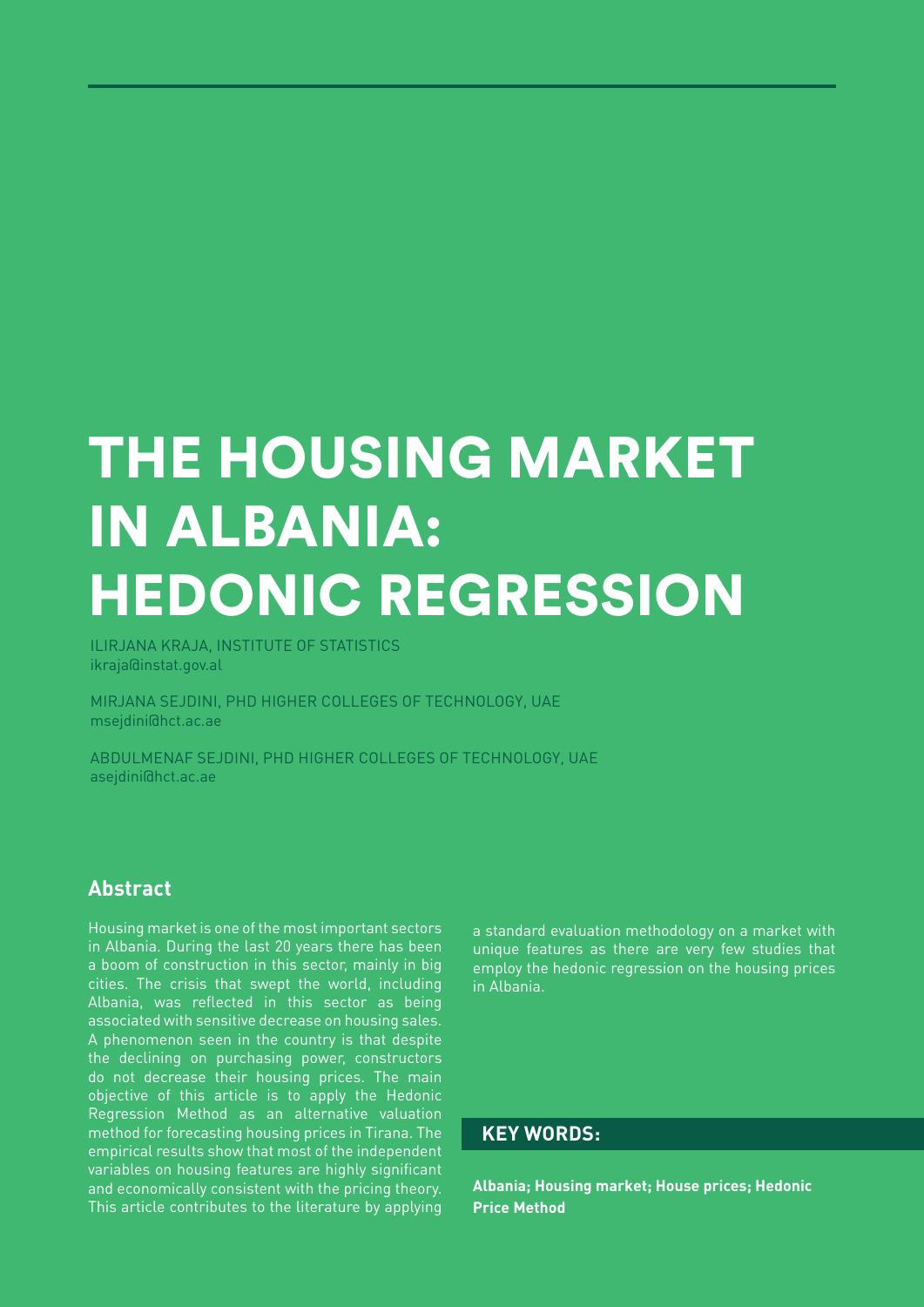## **1. INTRODUCTION**

Housing sector/market is a very significant part of national economy and is closely associated with other sectors of the economy that together determine the level of development. Housing market's importance is seen in its causal relationship with other sectors of the economy because a demand for housing represents both an investment and a consumption decision. Housing being as the fulfilment of a basic need influences other needs such as food, clothing, water, sanitation and health. Housing market creates complementary sectors and markets such as construction of water, electrical services, shopping complexes and other community services which in turn generate more employment and income. Likewise, housing as a capital asset, like all other investments, provides and helps in the development of business enterprises, provides stable long term rental income and may act as a credit collateral for business endeavours.

Since housing market is an important sector of the economy and it has very significant impact on other sectors of the economy, the research for modelling the housing prices becomes a very important issue. The main objective of this article is to apply the Hedonic regression (price) Method as an alternative valuation method for housing in Tirana. Next section provides an overview of the Albanian housing market particularly its capital Tirana. Section three, provides literature review explaining the theory behind the HPM and the main empirical studies pertaining to the issue. Section four gives a detailed explanation of the data and the methodology used and provides the main empirical findings. The final section is reserved for the conclusions and provides specific explanations for certain phenomena acquired from the results.

# **2. OVERVIEW OF THE ALBANIAN HOUSING MARKET**

During the last two decades, Albania has experienced a significant boom of construction sector, mainly in housing market. Transition period was accompanied by changes in the demographic, economic and social factors, which in turn have increased demand for new construction. Housing market represents an important element not only for Albanian economy but also from the Albanian culture. They consider the proprietorship of a house as one of the primary and initial needs. In this regard, internal (from rural to urban) and external migration and the change in the attitude of living separated from parents has played a very important role in the shape and trend of housing demand. More specifically, emigration has played a major role in the demand for houses in urban areas, especially Tirana, as a consequence of the improvement in living conditions and higher disposable income of Albanian emigrants and their families at home.

Important issues that require specific attention about the Albanian housing market are:

- The ownership rights not clearly defined between "old" owners deprived from the communist regime and the new ones currently occupying the property - Legalization issue of the constructed buildings without proper local authorities permission - Mortgage registration, mortgage lending and mortgage execution process which are particularly related also with the banking practice and legal framework in the country.

Based on the results of Population and Housing Census 2011 (INSTAT, 2012) (INSTAT, 2012), the usual resident population in Albania was 2,821,977 and 25.25% of which are residing in Tirana. The total number of dwellings is 1,012,400, from which, according to classification by type, 99.6% were conventional dwellings and 0.4% of them were nonconventional ones. Tirana had the largest percentage of dwellings (26%) and the largest number of building permits (28% in 2017).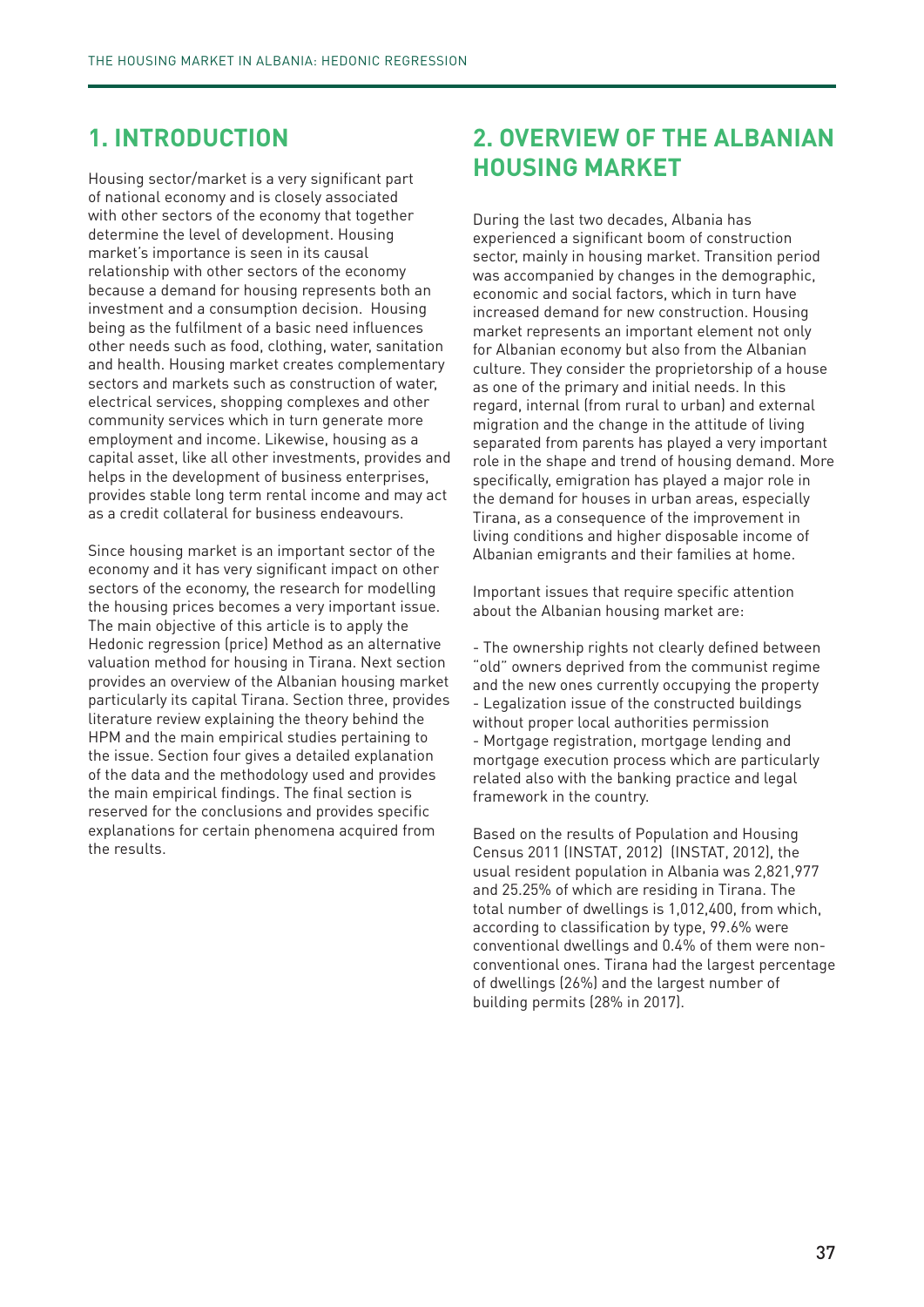|                                         | <b>Census</b><br>1989 | <b>Census</b><br>2001 | <b>Census</b><br>2011 | Census2001/<br>Census 1989 | Census2011/<br>Census 2001 | Census2011/<br>Census 1989 |
|-----------------------------------------|-----------------------|-----------------------|-----------------------|----------------------------|----------------------------|----------------------------|
| <b>Residential</b><br><b>Population</b> | 3,182,4<br>17         | 3,069,275             | 2,821,977             | $-3.6$                     | $-8.8$                     | $-12.8$                    |
| <b>Buildings</b>                        | 385,769               | 512,387               | 598,267               | 32.8                       | 16.8                       | 55.1                       |

Table 1: Population and housing growth, Census 1989, 2001, 2011

Source: INSTAT

Karakteristikat e ndërtesin 2011 in Albania do not vary **3. LITERATURE REVIEW** number of floors, number of dwellings per build-rollogie and indication of the house prices has attracted a Buildings' features in 2011 in Albania do not vary drastically from 2001 in terms of type of building, ing etc. (INSTAT, 2014) (INSTAT, 2014), as shown in Figure 1.

ings and the related period of construction show individual prices is marked price. The basic ingress to the k mër më nëntësi si epërmisin e në ngjipër senën estoale dhe house value or its price into its constituent.<br>during 2001-2011 has more than doubled compared to the previous decade and it accounts for 23.4% all of the estime<br>of the total stock of that type of building in Alba-The number of individual buildings still prevails, while apartment buildings constitute only 3.7% in 2011, very close to 3.3% in 2001. The type of buildthat the number of apartment buildings constructed to the previous decade and it accounts for 23.4% nia. Figure 1 shows a boom in construction during and it is the t 2001-2011compared to 1991-2000.

### **Figure 1: Number of apartment buildings by period of construction, Census 2011 (in %) (në%)**



Source: INSTAT: Albania dwelling and living conditions 2014

etj. (INSTAT). Numri i ndërtesi ndërkohë që ndërkohë që ndërkohë që ndërkohë që ndërkohë që ndërkohë që ndërko<br>Consequently there is plenty of research work. banimit përbëjnë vetëm 3,7% në vitin 2011, shumbër që individual buildings etill prevails le apartment buildings constitute only 3.7% in the value of the characteristics of a commodity **Figure 1. Number is a part in the supplied to the impact of centam reature the tocation**<br>of the house, number of bathrooms, or the presence Evaluation of the house prices has attracted a significant interest in economic literature and regression or as hedonic price method estimates that indirectly affects its market price. The basic idea of hedonic price method is that it breaks down the house value or its price into its constituent characteristics or properties and then adds up all of the estimated contributory values of each characteristic to create the final value of the house. Simply put, these pricing method measures the weight or the impact of certain feature like location of other features in the total price of the house.

Figure The implicit price is a function of the characteristics ekonomike dhe rrjedhimisht ekzistojnë shumë artikul kërkimor. Teoria e kërkimisht e kërkimor. Teoria e kërkesë This theory of pricing method is widely used in consumer and market research. From a consumer perspective hedonic theory originates from Lancaster's consumer theory (Lancaster, 1966). Each good is considered as a member of group of goods where all the group's goods are used in combination with one another. Thus, the price of the product is not dependent on the amount of characteristics attached to the product but rather on the combination of goods that the buyer decides to buy. From a market perspective, Rosen generalized the approach to include the housing market and integrated it to the general theory. Rosen's model argues that there is a nonlinear relationship between the price of goods and their inherent characteristics. associated with the good (Rosen, 1974).

Hedonic Price method's application is mainly based<br>An four less securenties e First e courreties porteine to the homogeneity in the housing market. This can differ from one another in terms of locational, sa deturat, në gribbar në barakteristikat apo vetit atëribute<br>and criteria. Second assumption is that the housing market operates under perfect competition. This on four key assumptions. First assumption pertains assumption is arguable since housing products structural, neighbourhood or any other attribute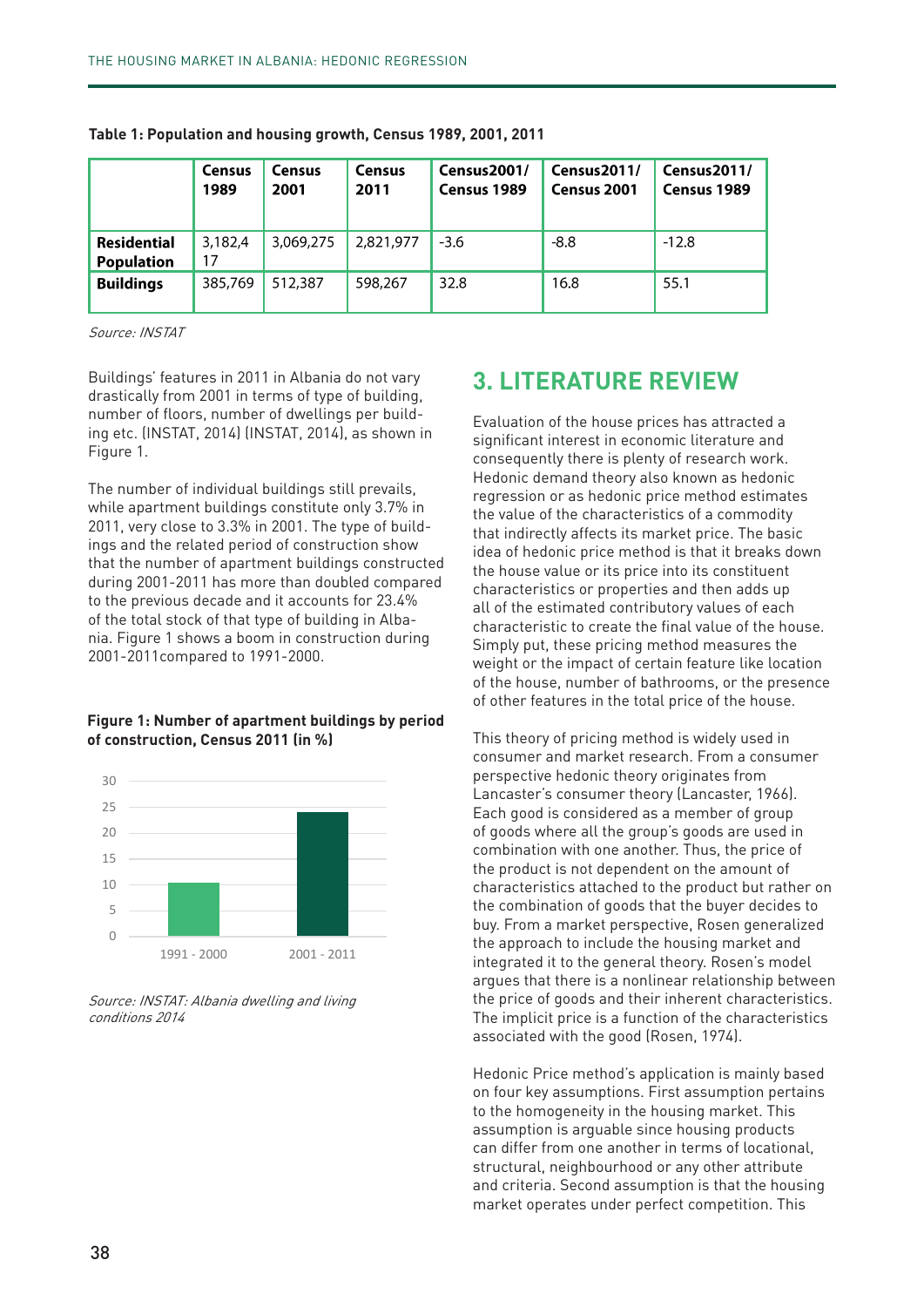is a justifiable assumption since there are many buyers and seller that have freedom to enter and exit the market and consequently no buyer or seller can affect the market. Third assumption pertains to the fact that buyers and sellers have perfect information related to the housing product. Though difficult to achieve, in reality this assumption seems reasonable since buying a house requires a significant amount of capital, the process of buying a house involves collection of a lot of online and offline information before making a purchase. The fourth and final assumption is the assumption of market equilibrium. This assumption is arguable for it is idealistic to assume that the price vector will adjust instantaneously to changes in demand or supply at any point in time thus it does not take into account the relationships between the implicit prices of attributes or characteristics.

HPM has been applied in housing market research (Ball, 1973); (Chau,et al. , 2001); (Freeman, 1979); (Leggett, C. G. & Bockstael, N. E., 2000). HPM was applied in estimation of housing prices in Hong Kong (Chen, 2009). According to this study there is a difference between harbour and mountain view while pricing the houses, namely harbour view, may increase the price while mountain view may decrease it. Keng T.Y (2000) also used HPM to analyze the factors that impact the house price in Malaysia.

The findings are consistent with the hypothesis that house prices are determined by the economic and financial factors identified as relevant for the demand and supply of housing units in this country.

The usual housing characteristics/attributes that are used by HPM are: Structural attributes; location attributes and/or neighbourhood attributes (Herath, 2010). These attributes include both the qualitative and quantitative characteristics.

### **3.1 STRUCTURAL ATTRIBUTES**

Structural attributes have significant effect and relation on the prices of properties. While some studies argue that preferences for structural attitudes may change according to client and may vary over time and between nations (Kohlhase, 1991) (Kohlhase, 1991), other argue that the comparative desirable attributes of a house are valued and reflected in the prices (Ball, 1973) (Ball, 1973). The main attributes that are equally important across nations and are positively related to the price of a house are: the number of rooms and bedrooms (Garrod, 1992)(Garrod, 1992), floor size (Carroll, T. M., Clauretie, T. M. & Jensen, J., 1996) (Rodriguez, M. & Sirmans, C. F., 1994) (Carroll, T. M., Clauretie,

T. M. & Jensen, J., 1996)(Rodriguez, M. & Sirmans, C. F., 1994), number of bathrooms, balconies, garage etc., research has also showed that the age of the building is negatively related to the property price due to higher maintenance and repair cost (Clapp, 1998) (Clapp, 1998). On the other hand, attributes like structural quality, heating system, thermal isolation, and basement and so on are difficult and change across nations depending on the traditional values and climate.

# **4. METHODOLOGY**

The location and the surrounding of the property/ house is a very important attribute that has a significant effect on the buying decision. It defines the distance of the house to the city Centre, shopping complexes, job place, school and other related attributes. The main location attributes that have been employed by the studies are the pollution level, the socioeconomic class of the inhabitants, the racial composition, transport modes, the view of the property and the floor level. The main neighbourhood attitudes employed are traffic noise, distance to shopping complexes and the size of shopping complexes, pleasant landscape, pollution, and distance to sport and other recreational facilities.

From the above listed structural and location and neighbourhood attributes due to the lack of available data and difficulty in creations of certain attitudes this study employs only available attitudes for the apartments in Tirana. More precisely, from a structural attributes we use number of rooms, number of bedrooms, number of toilets, size of the apartment in  $m^2$ , the existence of balcony and, the existence of elevator. Whereas from a location attributes we use the floor level and location by using 11 mini-districts and the rest as 12th minidistrict.

The application of the hedonic method is known for quite some time; it was only in recent years that hedonics has been used in a more extensive way in current statistical production and different analyses. Hedonic pricing methodologies build upon the idea those different characteristics of a good or service impact differently on their evaluation by consumers. Thus, the first stage of this methodology consists of specifying a hedonic price function, i.e. a function relating transaction prices to the relevant characteristics of the good or service.

 $P_{n} = f(c_{1n}, c_{2n}, \ldots, c_{mn})$ 

Where: p is price of goods or services, c1nt, c2nt... cmnt are the characteristics of them.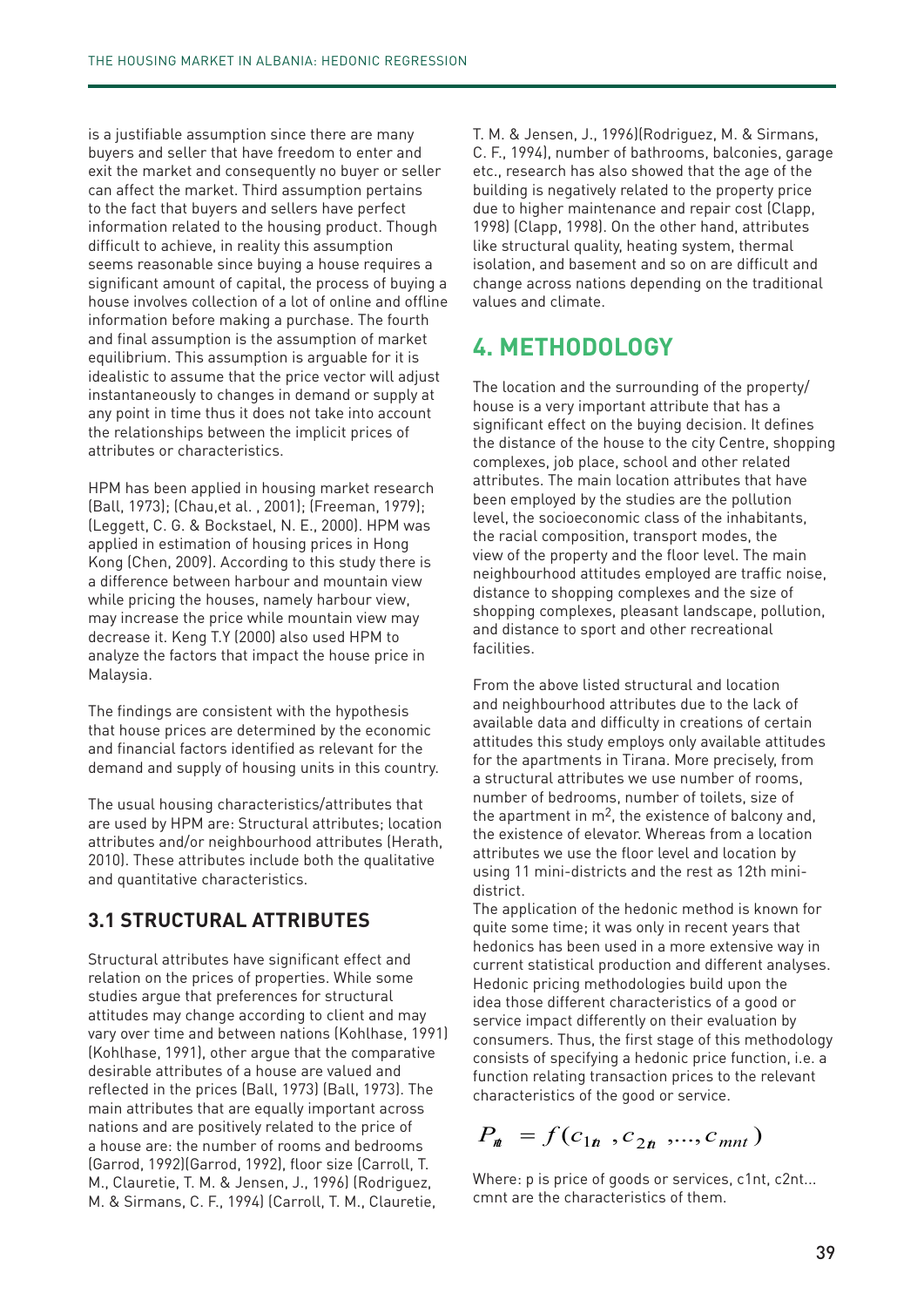In hedonic analyses of the housing market, those characteristics typically correspond to individual dwelling and location-related features. Using regression techniques, it is then possible to estimate the parameters in the hedonic price function, which may be interpreted as the implicit marginal prices for each characteristic. Based on the estimated marginal prices, housing prices can be straightforwardly adjusted in order to remove the idiosyncratic influence of those sources of heterogeneity. The particular adjustment carried out depends on the form of the hedonic price function (e.g. linear, log-linear).

The first step to obtain a hedonic index is the specification of a hedonic price function, which is typically linear:

$$
P_{it} = x_t + u_t
$$

Or log-linear

$$
\ln(P_i) = x_i \beta_i^* + u_i^*
$$

Where  $x_{it}$  are the k characteristics (or functions of the characteristics) of house i at period t, βt(β\*t) is a (K+1)-vector of parameters (implicit prices) to be estimated, and it (u\*it ) is the error term, standing for the non-explained part of the price<sup>1</sup>. This method is based on the assumption that people value the characteristics of a good, or the services it provides, rather than the good itself. Thus, prices will reflect the value of a set of characteristics, including environmental characteristics that people consider important when purchasing the good.

We analyzed only Tirana, capital city of Albania, because the volume of construction of dwellings is higher compare with the other cities, the demand for them is increased year by year. So, Tirana is a representative for the whole country. Based on the characteristics of Albanian housing market we have studied and analysed only the market for apartments. The method used for estimation is the Ordinary Least Squares (OLS) method.

The variables that are included in our model are: age (new or old), number of rooms, number of bedrooms, number of toilets, size in m<sup>2</sup>, floor, elevator (dummy variable), balcony (dummy variable), location, mini-districts (administrative

separation of Tirana), price per m<sup>2</sup> (the offered price), total price (the offer priced). The numbers of observations are 148; the data are collected for year 2017-2018 from Real Estates agencies in Tirana.

Based on hedonic function our model has this form:

Lnprice= $\bm{\beta}_{_0}$  +  $\bm{\beta}_{_1}$  size +  $\bm{\beta}_{_2}$  rooms +  $\bm{\beta}_{_3}$  bedroom+  $\bm{\beta}_{_4}$ toilet +  $\mathcal{B}_5$  elevator +  $\mathcal{B}_6$  balcony + $\mathcal{B}_7$  minidistricts +  $\mathcal{B}_8$ age + β<sub>9</sub> floor

Where: the sign of the parameters of each variables (features) shows the impact of each of them in price.

## **5. EMPIRICAL RESULTS**

The main empirical results of the employed HPM are shown in Table 2.

From the independent variables measured and tested in the regression analysis the signs of all coefficient results as expected. More specifically, the variables that have expected sign and are statistically significant are: Size in m2, number of bedrooms, age of the building or year of construction, and most of the district variables. The independent variables that indicate positive effect on the price of the house are: size, bedroom, elevator, toilet, age, and district 5 (the most famous and expensive district of Tirana). In addition, the variables that indicate negative effect on the price are: floor level, balcony, and most of the districts except district five. Lastly, the R2 which indicates the coefficient of determination of the model is 74% which shows that the chosen independent variables explain 74.1 percent of the prices of houses in Tirana.

<sup>1</sup> http://ec.europa.eu/eurostat/documents/272892/272983/ Detailed\_Technical\_Manual\_on\_Owner-Occupied\_ Housing-v2.pdf/4ccf3133-2309-4316-b7fc-db3b89011b76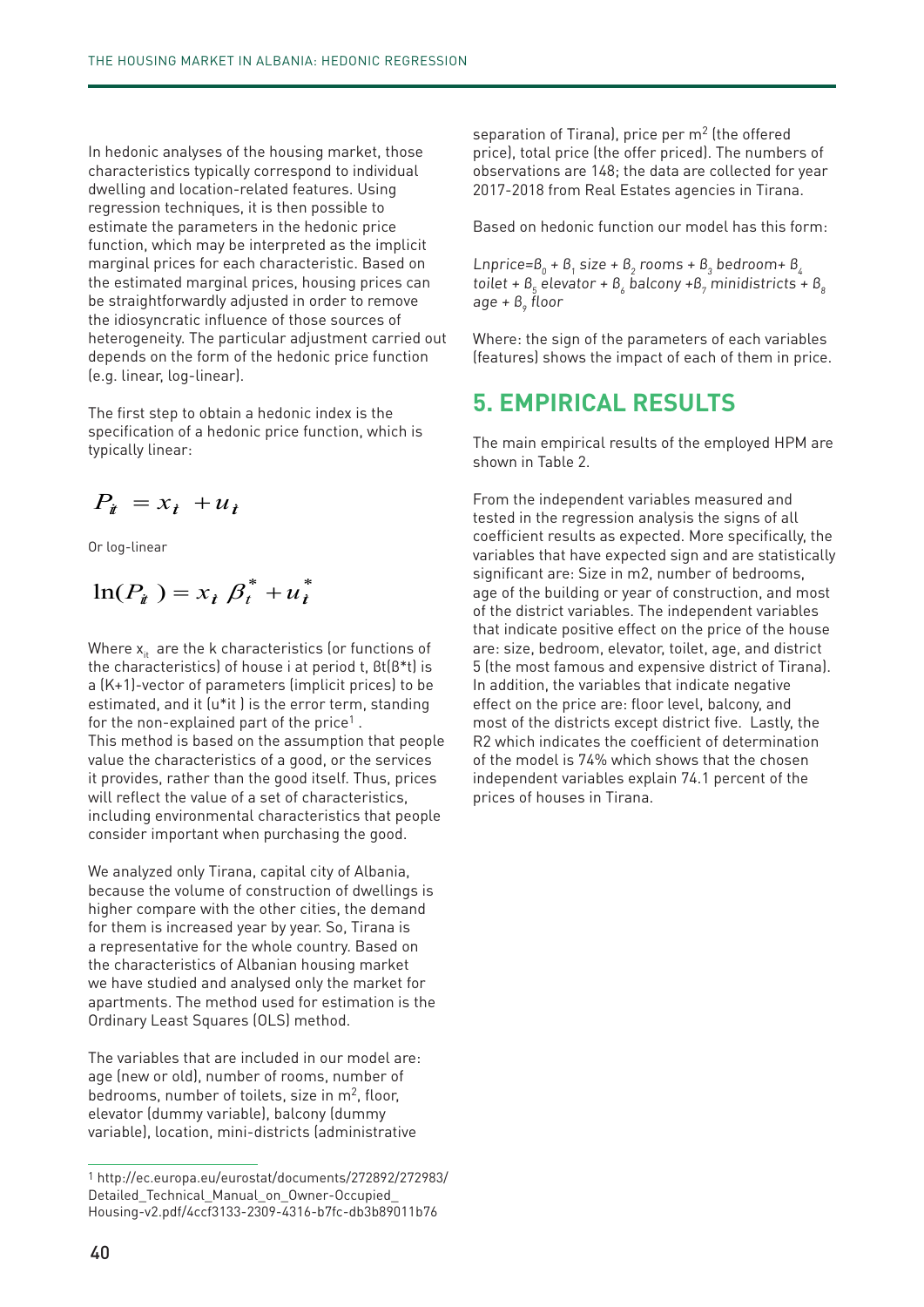| <b>Model</b>        | β         | t        | Sig.  |
|---------------------|-----------|----------|-------|
| (Constant)          | 11.037145 | 23.138   | 0.000 |
| <b>Size</b>         | 0.008     | 3.272    | 0.001 |
| bedroom             | 0.156     | 3.210    | 0.002 |
| floor               | $-0.039$  | $-0.075$ | 0.931 |
| <b>Elevator</b>     | 0.009     | 0.017    | 0.975 |
| toilet              | 0.007     | 0.011    | 0.555 |
| age                 | 0.103     | 2.205    | 0.003 |
| balcony             | $-0.087$  | $-1.446$ | 0.015 |
| minidistrict3       | $-0.621$  | $-7.813$ | 0.000 |
| minidistrict13      | $-0.474$  | $-6.543$ | 0.000 |
| minidistrict6       | $-0.478$  | $-6.125$ | 0.000 |
| minidistrict11      | $-0.314$  | $-2.928$ | 0.004 |
| minidistrict4       | $-0.267$  | $-2.611$ | 0.010 |
| minidistrict5       | 0.136     | 2.062    | 0.041 |
| R <sup>2</sup>      | 74.1%     |          |       |
| <b>F-statistics</b> | 47.046    |          |       |

**Table 1: Population and housing growth, Census 1989, 2001, 2011**

# statistikisht të rëndësishme janë: sipërfaqja në m<sup>2</sup> **6. CONCLUSION**

This study empirically examined the predictive power More specifically, floor level does not seem of HPM which determines the intrinsic value of each attribute or characteristic and is also valuable tool for all the different agents that form the real estate market: buyers and sellers, owners and investors, builders and resellers, and banks and fiscal authorities.

It may be the first study that employs HPM for Tirana. The coefficients show that most of the independent variables are highly significant and indicate an expected correct relation with the price. However, some variables though they exerts expected sign they do not seem to be significant.

which determines the intrinsic value of each significant and shows that Albanian household<br>significant and shows that as he bandwide that a show we have a show that he households of le different agents that form the real estate the building. Similarly, the variable balcony is and resellers, and banks and fiscal household seems to be more rational and ask ies.<br>Se fundminister i përcaktueshmërisë së modelit është 74.1%, që modelit është 74.1%, që tregon se modelit është<br>Shtë 74.1%, që tregon se modellit është 74.1%, që tregon se tregon se modellit të 74.1%, që tregon se treg More specifically, floor level does not seem prefers to buy apartments in the lower levels of not significant because it indicates that Albanian balconies.

The coefficients show that most of the The main limitation of this study which at the same time may also, be a suggestion for future research is the unavailability of data and inability of creation of other location and neighbourhood attributes and variables for Albania in general and capital Tirana in specific.